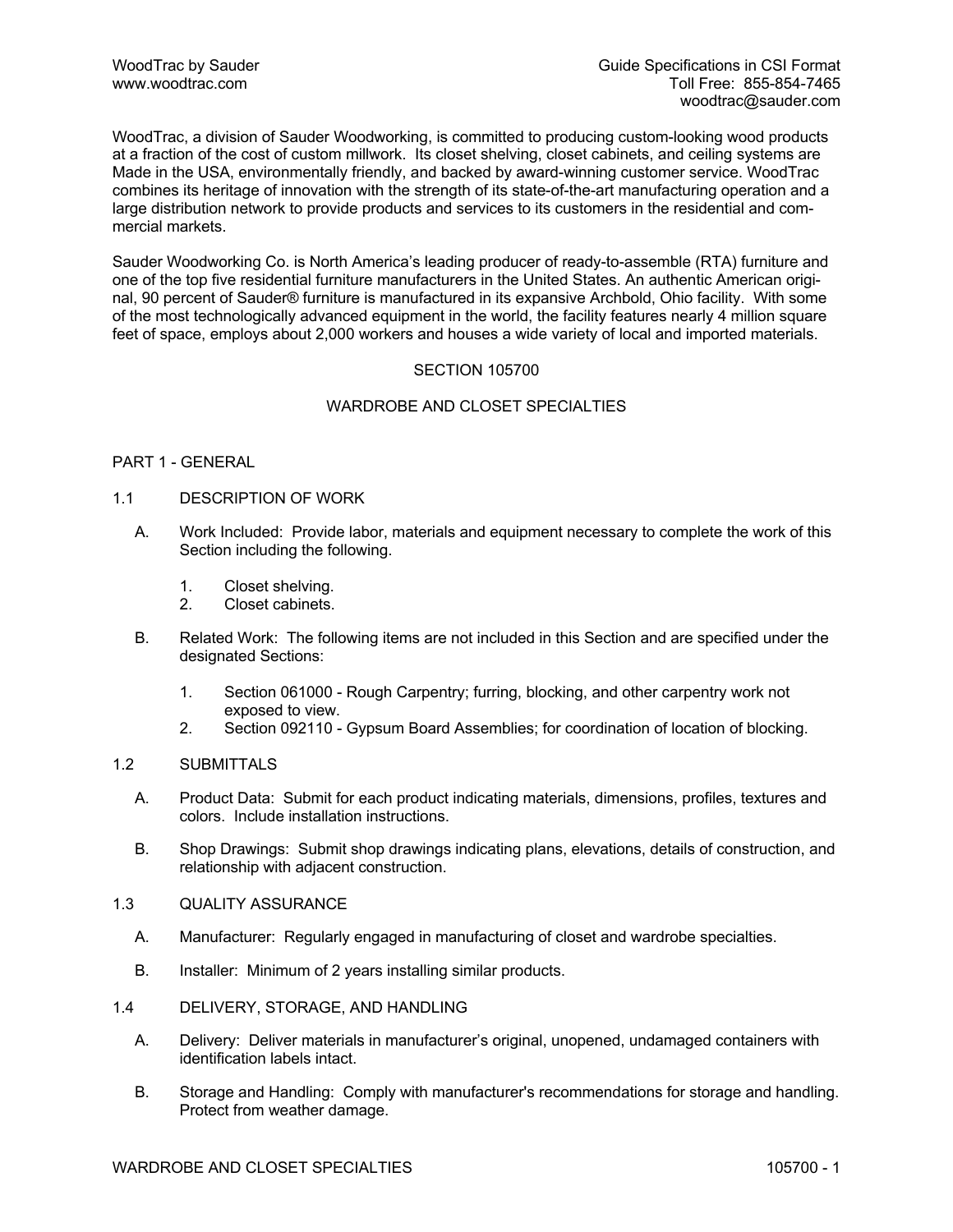# 1.5 WARRANTY

A. Warranty: Provide manufacturer's standard limited warranty against defects in manufacturing.

## PART 2 - PRODUCTS

- 2.1 CLOSET SHELVING
	- A. Basis of Design: WoodTrac SolidTrac Closet shelving as manufactured by Sauder Woodworking: 502 Middle Street, Archbold OH 43502; Toll Free Tel: 855-854-7465; woodtrac@sauder.com; www.woodtrac.com. Configuration as indicated on the Drawings.
	- B. Material: Silicone top-coated high definition micro papers laminated over either MDF or particleboard.
		- 1. Furniture-Grade Particleboard or Medium Density Fiberboard (MDF): 3/4 inch thick.
		- 2. Finish: As selected from manufacturer's standard White, Salt Oak and Espresso colors.
		- 3. Dimensions:
			- a. Length: 96 inch shelf boards to be cut to size on site. Front edge finished.
			- b. Depth: 12 inches typical.
			- c. Depth: 15.5 inches to match WoodTrac Closet Cabinets.
			- d. Depth: 20 inches for linen closets and pantries.
	- C. Prefinished Shelf Cleats: 3/4 by 4.72 inch, material as specified for shelving.
		- 1. Side Cleats:. Finished edges.
		- 2. Bracket Cleats: Finished edges.
		- 3. Back Cleats: Finished edges, unfinished back.
	- D. Shelf Towers: Standard dimensions (H by D by W): 84 by 12.4 by 25.5 inches. Width and height can be altered by installer. Towers comprised of:
		- 1. Uprights: (H by D by W): 83.23 by 12 by 0.75 inches. Notched 3.3 upper to fit over back cleat. Notched lower 6.29 inches to clear baseboards.
		- 2. Precut shelves : (H by D by W): 0.75 by 12.36 by 24 inches.
		- 3. Lower cleat for securing to wall.
		- 4. Shelf Pins for adjustable shelves.
		- 5. 2 inches confirmat screws for assembly.
		- 6. Optional 10 inches H Drawers.
	- E. Finishing Strips: For covering raw edges.
	- F. Shelf Connectors: For joining shelves.
		- 1. 1 by .87 by 12.09 shelf connector and corner shelf connector for 12 inch deep shelving. 1 by .87 by 15.6 for 15.5 inch deep shelving.
	- G. Chrome Plated Steel Hardware:
		- 1. Shelf Brackets with Rod Support: BHMA A156.16.
		- 2. Shelf Brackets without Rod Support: BHMA A156.16.
		- 3. Clothes Rods: Chrome-plated-steel tubes.
		- 4. Rod Flanges: Chrome-plated steel.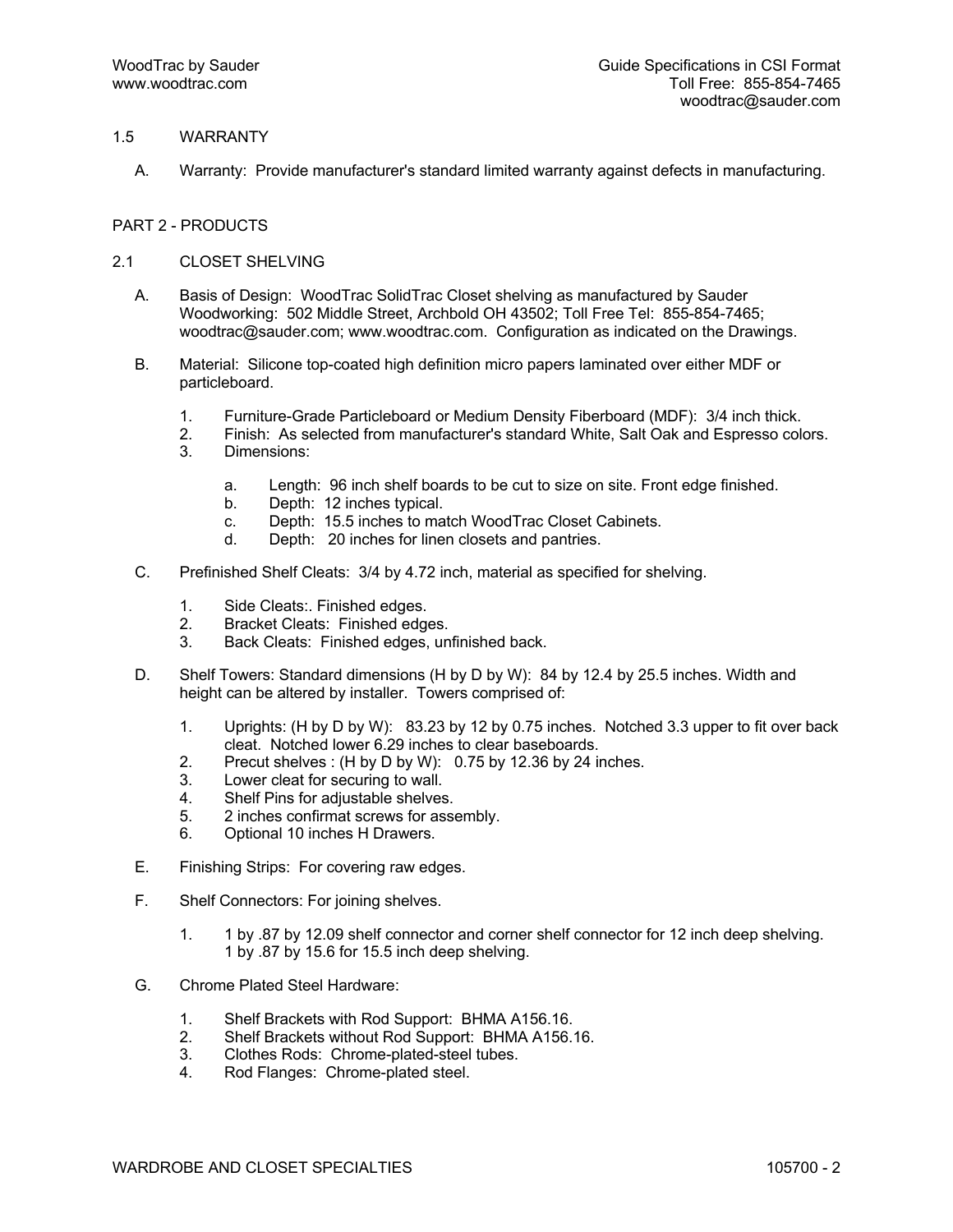- H. Fasteners for Interior Finish Carpentry: Screws, and anchoring devices providing secure attachment. Concealed where possible.
	- 1. 2.75 screws; for securing cleats to studs or drywall anchors.
	- 2. 1 auger screws; for securing side cleats to uprights.
	- 3. 0.75 #8 chrome screws; for securing shelf and shelf/rod brackets, rod flanges.
	- 4. 0.75 #10 self tapping chrome screws, for securing rods to shelf bracket with rod support.
	- 5. 1 by 1 by 3.15 inches side cleat angle bracket.
	- 6. .56 #8 pan head screw for side cleat angle bracket.
	- 7. Drywall anchors, for anchoring cleats where wood studs are not available.

#### 2.2 CABINETS

- A. Basis of Design: WoodTrac CabinetTrac Closet Cabinets as manufactured by Sauder Woodworking: 502 Middle Street, Archbold OH 43502; Toll Free Tel: 855-854-7465; woodtrac@sauder.com; www.woodtrac.com. Configuration as indicated on the Drawings including the following.
	- 1. Full, half hang, and quarter hang cabinets.<br>2. Solid backs in full cabinets.
	- Solid backs in full cabinets.
	- 3. Soft close doors.
	- 4. Solid hanging rods.
	- 5. Four-sided drawer construction with full extension drawer slides.
	- 6. Toe kicks for floor.
	- 7. Tilt-able shoe shelves.
- B. Material: Silicone coated high definition micro papers laminated over either MDF or particleboard.
	- 1. Furniture-grade particleboard or Medium Density Fiberboard (MDF): 3/4 inch thick.
	- 2. Finish: As selected from manufacturer's standard White, Cherry, Salt Oak, and Espresso colors.
	- 3. Depth: 15.5 inch.
	- 4. Height of Full Cabinets with No Base: 78.5 inches.
	- 5. Height of Full Cabinets with Base: 83 inches with base.
	- 6. Height of Half Hang Cabinets: 46.5 inches.
	- 7. Height of Quarter Hang Cabinets: 18.5 inches.
	- 8. Interior Widths: For actual dimensions, add 1.5 inches to product description for overall width dimension. For example, a 24 inch cabinet has 24 inches interior dimensions and 25.5 inches overall width dimension.
		- a. Full Cabinets: 18, 24, and 30 inches as applicable to the project.
		- b. Half Hang Cabinets: 18, 24, 30 and 36 inches as applicable to the project.
		- c. Quarter Hang Cabinets: 18, 24, 30 and 36 inches as applicable to the project.

#### 2.3 PERFORMANCE REQUIREMENTS

- A. Loading: Anchored to wooden studs.
	- 1. Closet Cabinets: 200 lbs per cabinet.
	- 2. Closet Shelving: 80 lbs per foot.
- B. Loading: Anchored to drywall every 16 inches.
	- 1. Closet Shelving: 80 lbs per foot.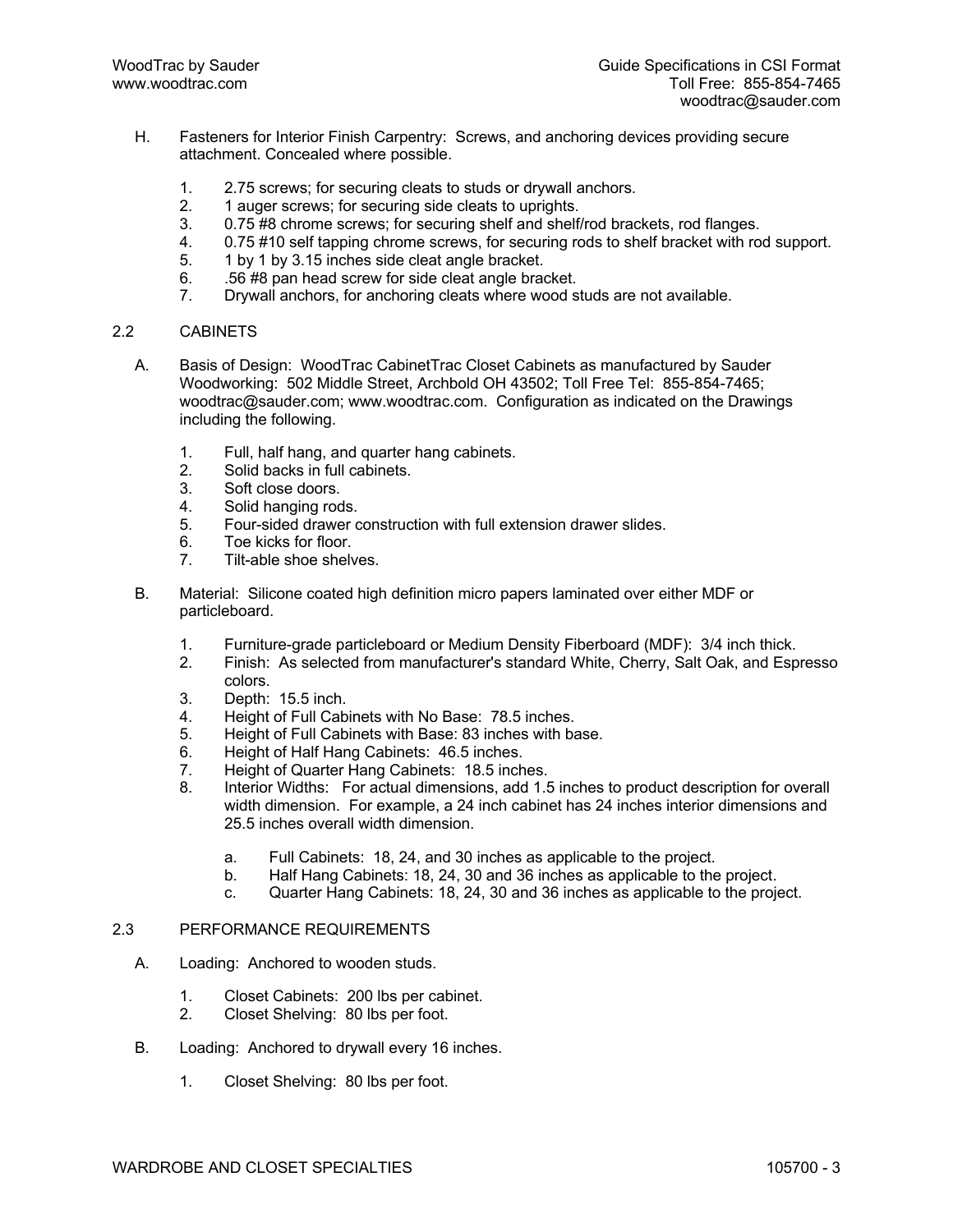- C. Recycled Materials: Greater than 80 percent.
- D. MDF: ANSI A208.2, Grade 130. Environmentally Preferred Product (EPP) by the Composite Panel Association. Manufactured using ultra-low-emitting formaldehyde resins per California Air Resources Board's "Airborne Toxic Control Measure to Reduce Formaldehyde Emissions from Composite Wood Products" or made with no added formaldehyde.
- E. Particleboard: ANSI A208.1, Grade M-2. Environmentally Preferred Product (EPP) by the Composite Panel Association. Manufactured using ultra-low-emitting formaldehyde resins per California Air Resources Board's "Airborne Toxic Control Measure to Reduce Formaldehyde Emissions from Composite Wood Products" or made with no added formaldehyde.
- F. Laminations:
	- 1. Color: ASTM D 1729. Visual compliance to the color standard.
	- 2. Coating Smoothness: ASTM D 1729. Visual compliance to the color standard.
	- 3. Gloss: ASTM D 523. Gardner micro gloss at 60 degrees.
	- 4. Fidelity Registration: ASTM D 1729. Visual compliance to the color standard.
	- 5. Wear Resistance for Paper, Correlated to Coating Weight for Laminates: CPA WR 01 2009.
	- 6. Scratch Resistance: ASTM D 5178 (breaking point). Hoffman-Paint and Coating Testing Methods p557.
	- 7. MEK Resistance: ASTM D4752.
	- 8. Boiling Water Resistance: Federal Spec. AA-11-0018958.
	- 9. Color Stability at Elevated Temperatures: ASTM D1729. Visual compliance to the color standard.
	- 10. Water Resistance: ANSI / NEMA LD 3.
	- 11. Stain Resistance: ANSI / NEMA LD 3.
	- 12. Tape Resistance: ASTM D 3330.
	- 13. Coating / Ink Adhesion: ASTM D 3359.<br>14. Coefficient of Friction: ASTM D 1894.
	- Coefficient of Friction: ASTM D 1894.

## PART 3 - EXECUTION

- 3.1 EXAMINATION
	- A. Examine existing conditions are suitable for installation of closet specialties. Proceed with installation only when unsatisfactory conditions have been corrected.
- 3.2 INSTALLATION
	- A. Clean substrates of projections and substances detrimental to application.
	- B. Install shelving and cabinetry in accordance with manufacturer's instructions, approved submittals and the following:
		- 1. Install shelving and cabinets level, plumb, and aligned with other Work.
		- 2. Cut shelving to fit adjoining Work.
		- 3. Refinish and seal raw edges as recommended by manufacturer.
		- 4. When face fastening countersink fasteners and fill surface flush or cover with finishing appliques.
		- 5. Install in proper relationship to adjacent construction.